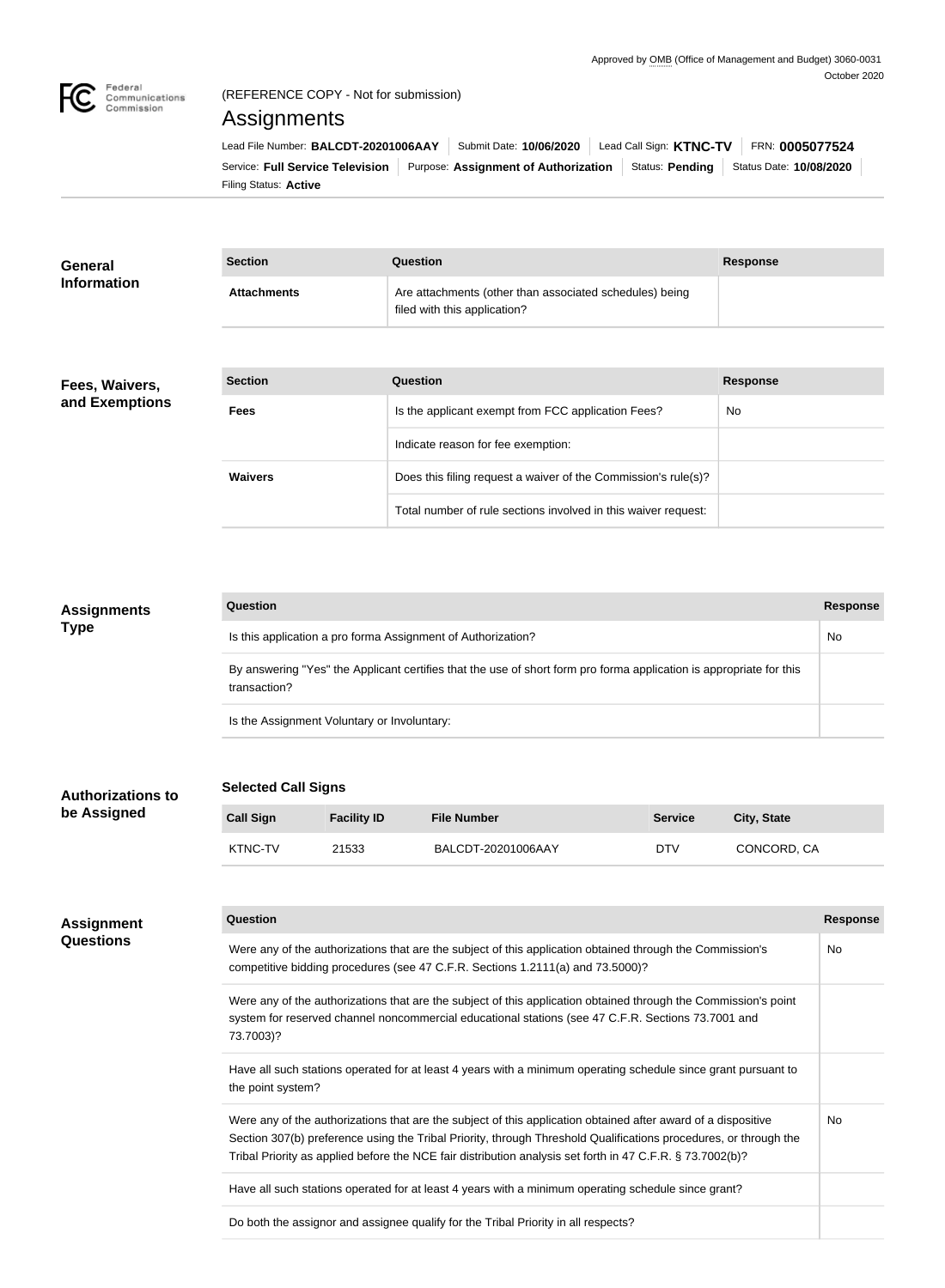LPFM Licenses Only: Has it been at least 18 months since the initial construction permit for the LPFM station was granted?

LPFM Licenses Only: Does the assignment of the LPFM authorization satisfy the consideration restrictions of 47 CFR Section 73.865(a)(1)?

LPFM Licenses Only: Were any of the LPFM authorizations that are subject to this application obtained through the Commission's point system for low power FM stations (see 47 CFR Section 73.872)?

If yes to question above, have all such LPFM stations operated for at least four years since grant pursuant to the point system?" (options – Y/N. If Yes, nothing further required. No requires attachment as follows)"If no to new sub question, list pertinent authorizations in an Exhibit and include in the Exhibit a showing that the transaction is consistent with the requirements of 47 CFR Section 73.865(a)(3).

### **Assignor Information**

#### **Assignor Name, Type, and Contact Information**

| <b>Assignor</b>                                                                                   | <b>Type</b> | <b>Address</b>                                                                          | <b>Phone</b>          | Email      | <b>FRN</b> |
|---------------------------------------------------------------------------------------------------|-------------|-----------------------------------------------------------------------------------------|-----------------------|------------|------------|
| NRJ TV SF LICENSE CO, LLC.<br><b>Assignor</b><br>Doing Business As: NRJ TV SF LICENSE<br>CO, LLC. | Other       | 722 DENTON TAP<br><b>ROAD</b><br>SUITE 130<br>COPPELL, TX 75019<br><b>United States</b> | +1 (972) 947-<br>3392 | 0025058348 | 0018608174 |

## **Assignor Contad Representatives (1)**

**Assignor Legal Certifications**

| ct | <b>Contact Name</b>                  | <b>Address</b>                              | <b>Phone</b>      | Email              | <b>Contact Type</b> |
|----|--------------------------------------|---------------------------------------------|-------------------|--------------------|---------------------|
|    | <b>ARI MELTZER</b><br>WILEY REIN LLP | 1776 K STREET, N.W.<br>WASHINGTON, DC 20006 | +1 (202) 719-7467 | AMELTZER@WILEY.LAW |                     |

| <b>Section</b>                                           | Question                                                                                                                                                                                                                                                                                                                                                                                                                               | <b>Response</b> |
|----------------------------------------------------------|----------------------------------------------------------------------------------------------------------------------------------------------------------------------------------------------------------------------------------------------------------------------------------------------------------------------------------------------------------------------------------------------------------------------------------------|-----------------|
| <b>Agreements for Sale</b><br><b>Transfer of Station</b> | Assignor certifies that:<br>(i) it has placed in Assignor's public inspection file(s) and<br>submitted to the Commission as an Exhibit to this<br>application copies of all agreements for the assignment<br>/transfer of the station(s);<br>(ii) these documents embody the complete and final<br>understanding between Assignor and Assignee; and<br>(iii) these agreements comply fully with the Commission's<br>rules and policies | No              |
|                                                          | If the transaction is involuntary, the Assignor certifies that<br>court orders or other authorizing documents have been<br>issued and that it has placed in the licensee's/permittee's<br>public inspection file(s) and submitted to the Commission<br>copies of such court orders or other authorizing documents.                                                                                                                     |                 |
| <b>Other Authorizations</b>                              | Please upload an attachment detailing the call signs,<br>locations, and facility identifiers of all other broadcast<br>stations in which assignor or any party to the application has<br>an attributable interest.                                                                                                                                                                                                                     |                 |
| <b>Character Issues</b>                                  | Assignor certifies that neither licensee/permittee nor any<br>party to the application has or has had any interest in, or<br>connection with:<br>(a) any broadcast application in any proceeding where<br>character issues were left unresolved or were resolved<br>adversely against the applicant or any party to the<br>application or<br>(b) any pending broadcast application in which character<br>issues have been raised       | Yes             |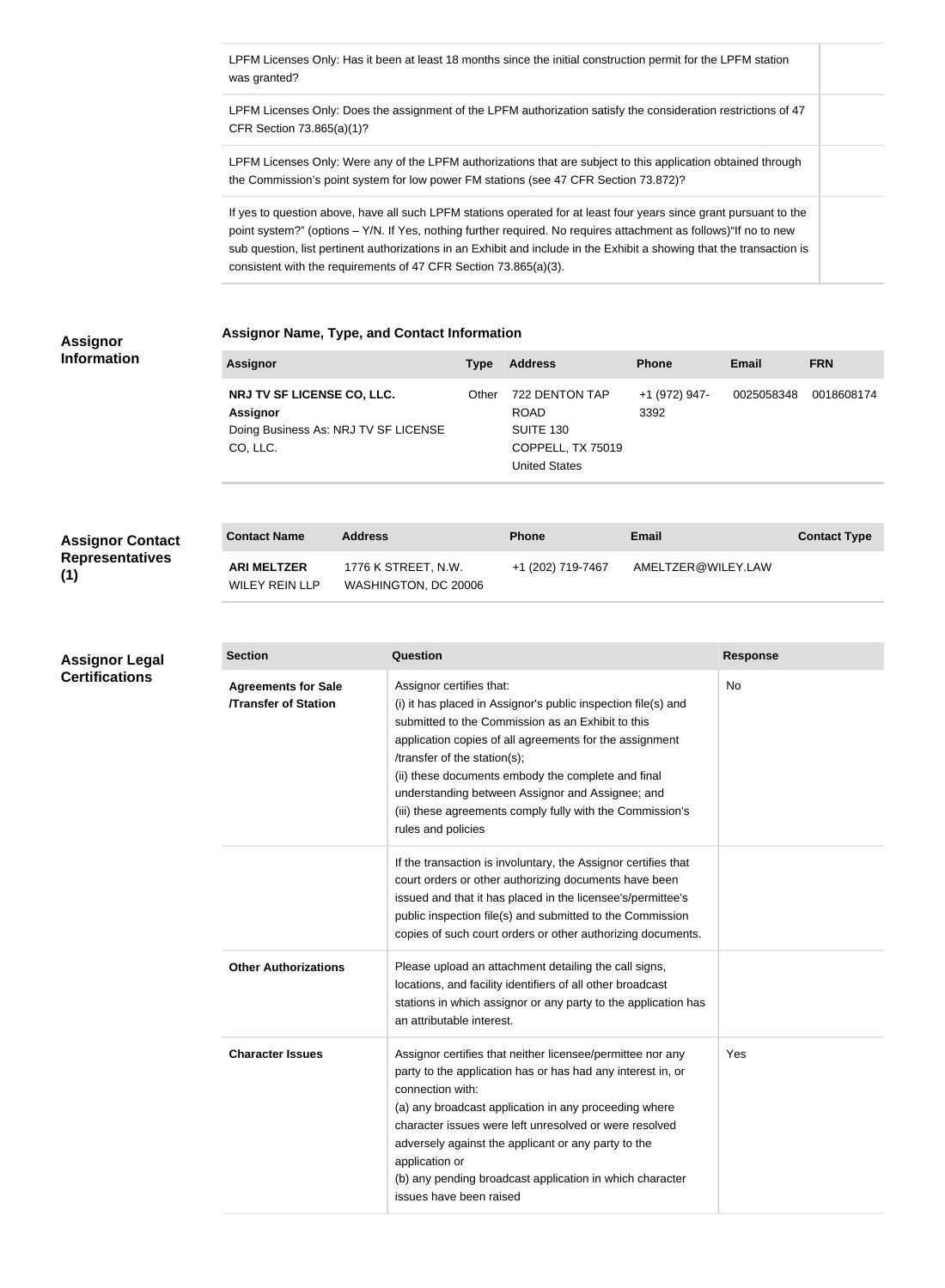| <b>Adverse Findings</b>                            | Assignor certifies that, with respect to the Assignor and each<br>party to the application, no adverse finding has been made,<br>nor has an adverse final action been taken by any court or<br>administrative body in a civil or criminal proceeding brought<br>under the provisions of any law related to any of the<br>following: any felony; mass media-related antitrust or unfair<br>competition; fraudulent statements to another governmental<br>unit; or discrimination. | Yes |
|----------------------------------------------------|----------------------------------------------------------------------------------------------------------------------------------------------------------------------------------------------------------------------------------------------------------------------------------------------------------------------------------------------------------------------------------------------------------------------------------------------------------------------------------|-----|
| <b>Local Public Notice</b>                         | Assignor certifies that it has or will comply with the public<br>notice requirements of 47 C.F.R. Section 73.3580.                                                                                                                                                                                                                                                                                                                                                               | Yes |
| <b>Auction Authorization</b>                       | Assignor certifies that more than five years have passed<br>since the issuance of the construction permit for the station<br>being assigned, where that permit was acquired in an<br>auction through the use of a bidding credit or other special<br>measure.                                                                                                                                                                                                                    | N/A |
| <b>Anti-Discrimination</b><br><b>Certification</b> | Assignor certifies that neither licensee/permittee nor any<br>party to the application have violated the Commission's<br>prohibition against discrimination on the basis of race, color,<br>religion, national origin or sex in the sale of commercially<br>operated AM, FM, TV, Class A TV or international broadcast<br>stations.                                                                                                                                              | Yes |

## **Assignee Information**

# **Assignee Name, Type, and Contact Information**

| <b>Assignee</b>                                                                                                | Type  | <b>Address</b>                                                    | <b>Phone</b>          | Email          | <b>FRN</b> |
|----------------------------------------------------------------------------------------------------------------|-------|-------------------------------------------------------------------|-----------------------|----------------|------------|
| <b>RADIANT LIFE MINISTRIES, INC.</b><br><b>Assignee</b><br>Doing Business As: RADIANT LIFE MINISTRIES,<br>INC. | Other | PO BOX 1010<br><b>MARION, IL</b><br>62959<br><b>United States</b> | +1 (618) 997-<br>4700 | MJD@TCT.<br>TV |            |

| <b>Section</b>                          | Question                                                                                                                                                                                                                                                                                                                                                                                                                                                                                                 | <b>Response</b> | <b>File Number</b> |
|-----------------------------------------|----------------------------------------------------------------------------------------------------------------------------------------------------------------------------------------------------------------------------------------------------------------------------------------------------------------------------------------------------------------------------------------------------------------------------------------------------------------------------------------------------------|-----------------|--------------------|
| <b>Radio Station Applicants</b><br>Only | If the station(s) being assigned is noncommercial<br>educational or LPFM, the Assignee certifies that the<br>Commission had previously granted a broadcast application,<br>identified here by file number, that found this Assignee<br>qualified as a noncommercial educational entity with a<br>qualifying educational program, and that the Assignee will<br>use the station(s) to advance a program similar to that the<br>Commission has found qualifying in the Assignee's previous<br>application. |                 |                    |

| <b>Assignee Contact</b><br><b>Representatives</b><br>(1) | <b>Contact Name</b> |                                                         |                | <b>Address</b>                                         |       |       | <b>Phone</b>                      | <b>Email</b> |                                  | <b>Contact</b><br><b>Type</b> |
|----------------------------------------------------------|---------------------|---------------------------------------------------------|----------------|--------------------------------------------------------|-------|-------|-----------------------------------|--------------|----------------------------------|-------------------------------|
|                                                          | <b>BALKIN, LLP</b>  | JOSEPH C. CHAUTIN, III, ESQ.<br>HARDY, CAREY, CHAUTIN & |                | 1080 WEST CAUSEWAY<br>APPROACH<br>MANDEVILLE, LA 70471 |       |       | +1 (985) 629-<br>0777             | <b>COM</b>   | JCHAUTIN@HARDYCAREY.             |                               |
|                                                          |                     |                                                         |                |                                                        |       |       |                                   |              |                                  |                               |
| <b>Changes in</b><br>Interest (0)                        | <b>Party Name</b>   | <b>Citizenship</b>                                      | <b>Address</b> | <b>Phone</b>                                           | Email | Empty | <b>Interest Before Assignment</b> |              | <b>Interest After Assignment</b> |                               |
|                                                          |                     |                                                         |                |                                                        |       |       |                                   |              |                                  |                               |
| <b>Changes in</b>                                        | Question            |                                                         |                |                                                        |       |       |                                   |              |                                  | <b>Response</b>               |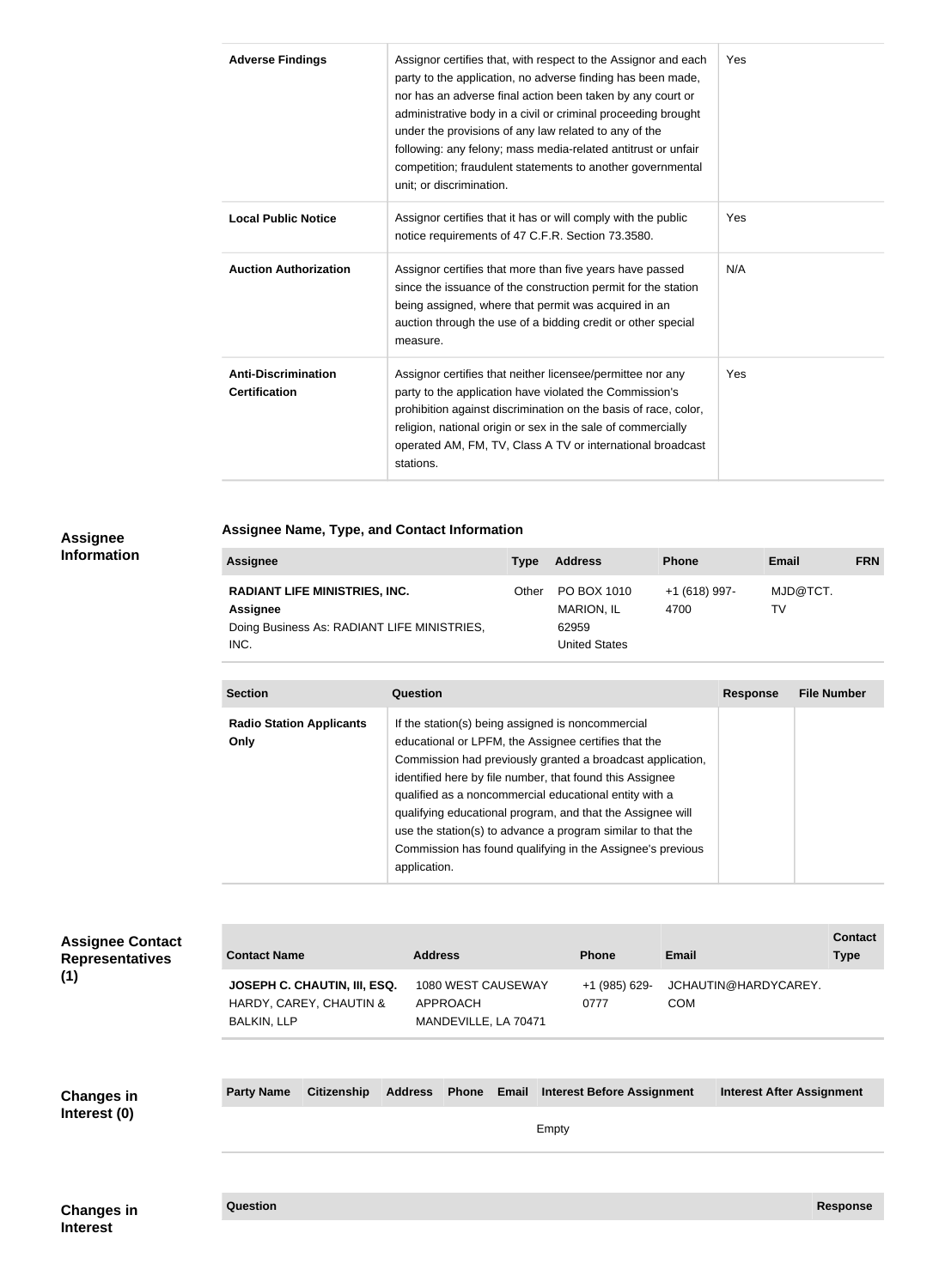| <b>Parties to the</b>  | <b>Party Name</b>          | Citizenship             | <b>Address</b>                           |  | <b>Phone Email Positional Interest</b>                                                                                                                                                |
|------------------------|----------------------------|-------------------------|------------------------------------------|--|---------------------------------------------------------------------------------------------------------------------------------------------------------------------------------------|
| <b>Application (9)</b> | <b>SHANE A. CHANEY</b>     | United<br><b>States</b> | PO BOX 1010<br><b>MARION</b><br>IL 62959 |  | <b>Positional Interest:</b><br><b>OFFICER</b><br><b>Citizenship:</b><br><b>United States</b><br><b>Percentage of Votes:</b><br>0%<br><b>Percentage of Total</b><br>Assets:<br>$0\%$   |
|                        | <b>CHARLES PAYNE</b>       | United<br><b>States</b> | PO BOX 1010<br><b>MARION</b><br>IL 62959 |  | <b>Positional Interest:</b><br>OFFICER, DIRECTOR<br>Citizenship:<br><b>United States</b><br><b>Percentage of Votes:</b><br>16.%<br><b>Percentage of Total</b><br>Assets:<br>$0\%$     |
|                        | <b>JULIE A. NOLAN</b>      | United<br><b>States</b> | PO BOX 1010<br><b>MARION</b><br>IL 62959 |  | <b>Positional Interest:</b><br>OFFICER, DIRECTOR<br><b>Citizenship:</b><br><b>United States</b><br><b>Percentage of Votes:</b><br>16.%<br><b>Percentage of Total</b><br>Assets:<br>0% |
|                        | <b>GARTH W. COONCE</b>     | United<br><b>States</b> | PO BOX 1010<br><b>MARION</b><br>IL 62959 |  | <b>Positional Interest:</b><br>OFFICER, DIRECTOR<br>Citizenship:<br><b>United States</b><br><b>Percentage of Votes:</b><br>16.%<br><b>Percentage of Total</b><br>Assets:<br>$0\%$     |
|                        | <b>CHRISTINA M. COONCE</b> | United<br><b>States</b> | PO BOX 1010<br><b>MARION</b><br>IL 62959 |  | <b>Positional Interest:</b><br>OFFICER, DIRECTOR<br>Citizenship:<br><b>United States</b><br><b>Percentage of Votes:</b><br>16.%<br><b>Percentage of Total</b><br>Assets:<br>$0\%$     |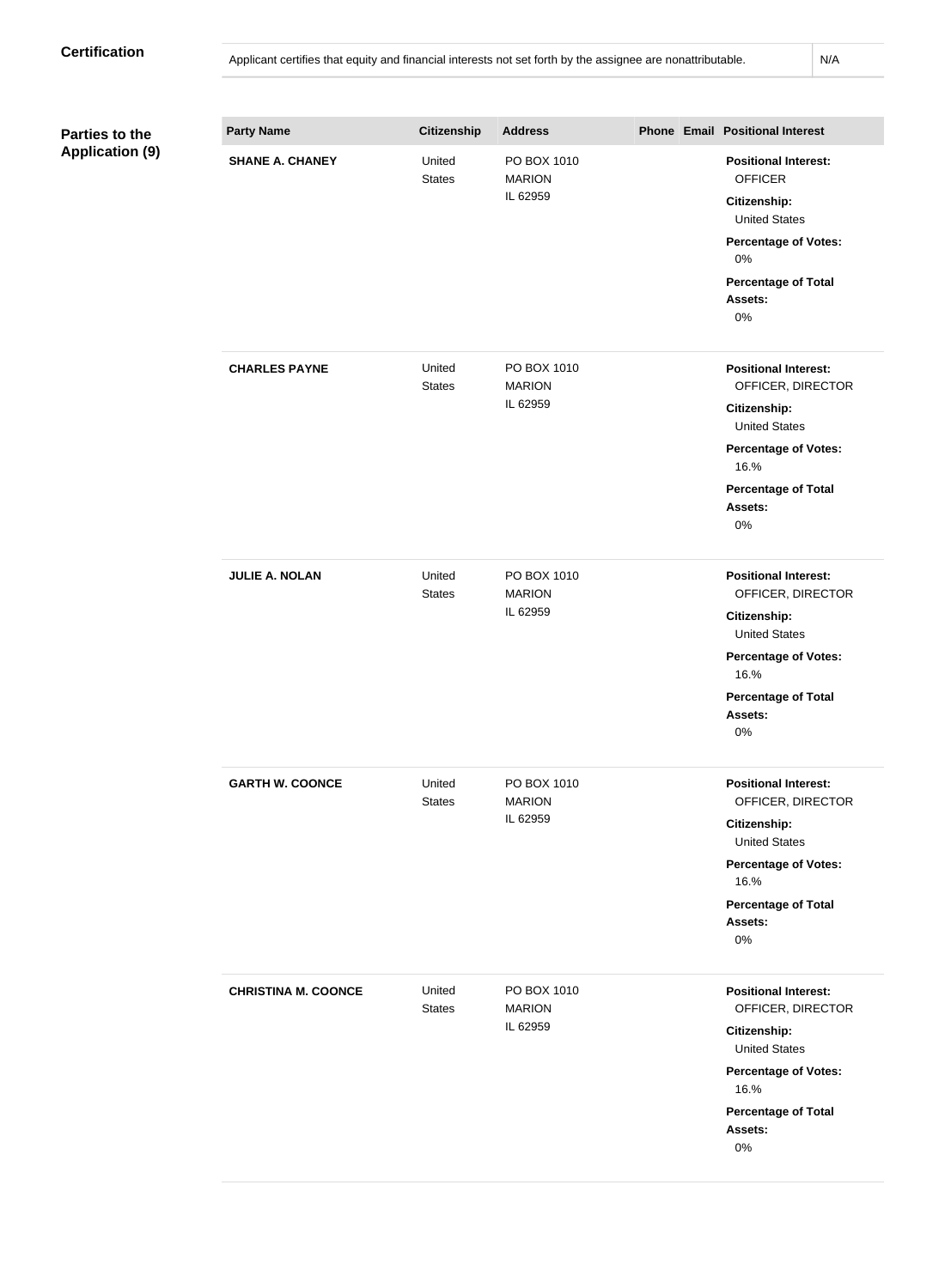| <b>THOMAS C. NOLAN</b>                 | United<br><b>States</b> | PO BOX 1010<br><b>MARION</b><br>IL 62959 | <b>Positional Interest:</b><br><b>DIRECTOR</b><br><b>Citizenship:</b><br><b>United States</b><br><b>Percentage of Votes:</b><br>16.%<br><b>Percentage of Total</b><br>Assets:<br>$0\%$ |
|----------------------------------------|-------------------------|------------------------------------------|----------------------------------------------------------------------------------------------------------------------------------------------------------------------------------------|
| <b>MICHAEL J. DALY</b>                 | United<br><b>States</b> | PO BOX 1010<br><b>MARION</b><br>IL 62959 | <b>Positional Interest:</b><br><b>OFFICER</b><br><b>Citizenship:</b><br><b>United States</b><br><b>Percentage of Votes:</b><br>$0\%$<br><b>Percentage of Total</b><br>Assets:<br>0%    |
| <b>VICTORIA M. CLARK</b>               | United<br><b>States</b> | PO BOX 1010<br><b>MARION</b><br>IL 62959 | <b>Positional Interest:</b><br><b>DIRECTOR</b><br>Citizenship:<br><b>United States</b><br><b>Percentage of Votes:</b><br>16.%<br><b>Percentage of Total</b><br>Assets:<br>0%           |
| <b>RADIANT LIFE MINISTRIES</b><br>INC. | United<br><b>States</b> | PO BOX 1010<br><b>MARION</b><br>IL 62959 | <b>Positional Interest:</b><br>PROPOSED ASSIGNEE<br>Citizenship:<br><b>United States</b><br><b>Percentage of Votes:</b><br>$0\%$<br><b>Percentage of Total</b><br>Assets:<br>$0\%$     |

| <b>Parties to the</b> |
|-----------------------|
| <b>Application</b>    |
| <b>Certification</b>  |

| Question                                                                                                   | Response |
|------------------------------------------------------------------------------------------------------------|----------|
| Applicant certifies that equity and financial interests not set forth by the assignee are nonattributable. |          |

| <b>Assignee Legal</b> |
|-----------------------|
| <b>Certifications</b> |

| <b>Section</b>             | Question                                                                                                                                                                                                                                                                                                           | <b>Response</b> |
|----------------------------|--------------------------------------------------------------------------------------------------------------------------------------------------------------------------------------------------------------------------------------------------------------------------------------------------------------------|-----------------|
| <b>Agreements for Sale</b> | Assignee certifies that:<br>(a) the written agreements in the Assignee's public<br>inspection file and submitted to the Commission embody the<br>complete and final agreement for the sale or transfer of the<br>station(s); and<br>(b) these agreements comply fully with the Commission's<br>rules and policies. | No.             |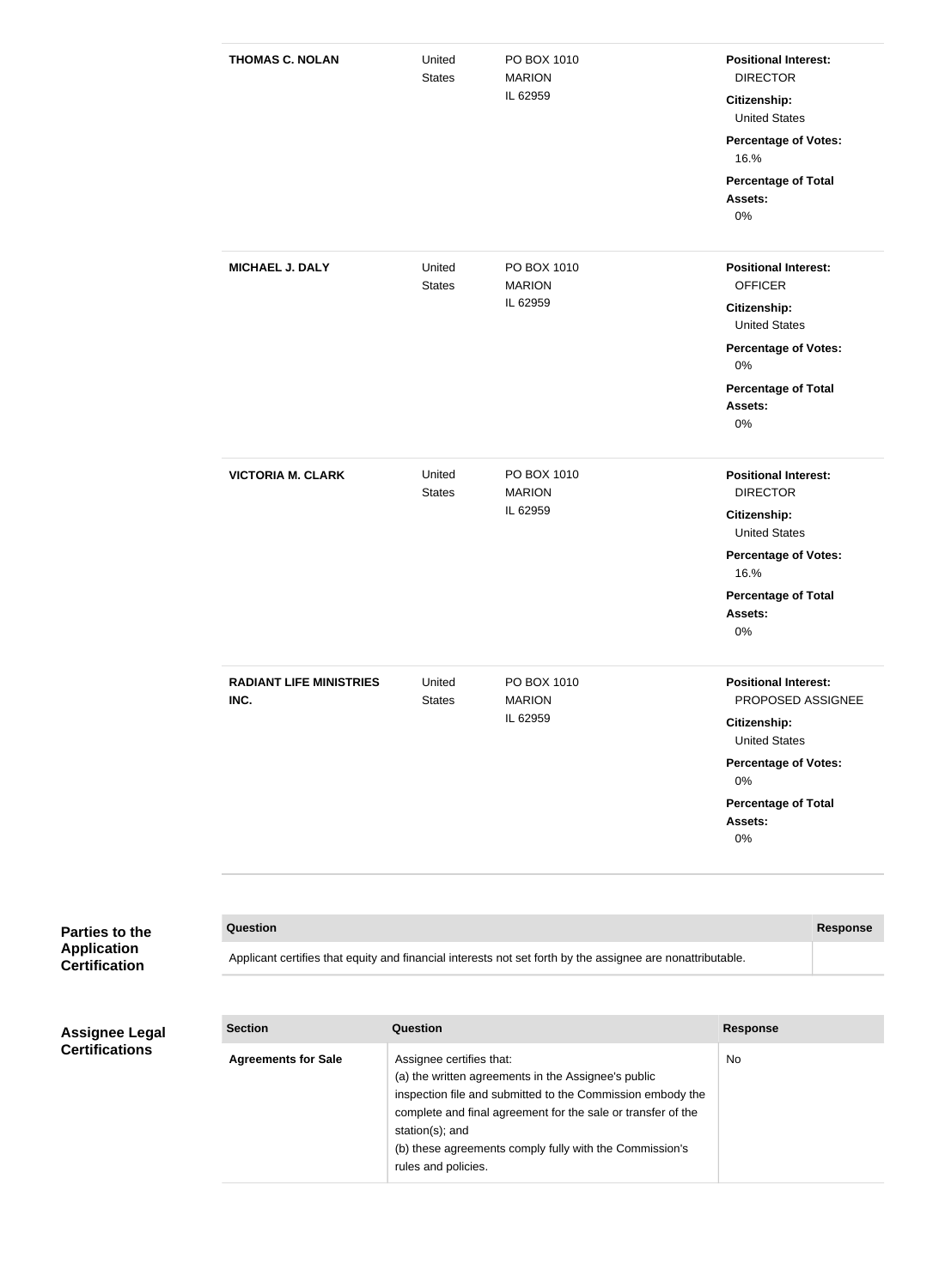| <b>Other Authorizations</b>           | Please upload an attachment detailing the call signs,<br>locations, and facility identifiers of all other broadcast<br>stations in which Assignee or any party to the application<br>has an attributable interest.                                                                                                                                                                                                                                                                                                                                                                                                                                                                                                                                                                                                                                                                                                                                  |           |
|---------------------------------------|-----------------------------------------------------------------------------------------------------------------------------------------------------------------------------------------------------------------------------------------------------------------------------------------------------------------------------------------------------------------------------------------------------------------------------------------------------------------------------------------------------------------------------------------------------------------------------------------------------------------------------------------------------------------------------------------------------------------------------------------------------------------------------------------------------------------------------------------------------------------------------------------------------------------------------------------------------|-----------|
| <b>Broadcast Incubator</b><br>Program | Is the proposed facility the subject of an incubation proposal<br>or a 'reward' waiver request under the Commission's<br><b>Broadcast Incubator Program?</b>                                                                                                                                                                                                                                                                                                                                                                                                                                                                                                                                                                                                                                                                                                                                                                                        |           |
| <b>Multiple Ownership</b>             | Is the assignee or any party to the application the holder of<br>an attributable radio joint sales agreement or an attributable<br>radio or television time brokerage agreement with the station<br>(s) subject to this application or with any other station in the<br>same market as the station(s) subject to this application?                                                                                                                                                                                                                                                                                                                                                                                                                                                                                                                                                                                                                  | <b>No</b> |
|                                       | Assignee certifies that the proposed assignment complies<br>with the Commission's multiple ownership rules.                                                                                                                                                                                                                                                                                                                                                                                                                                                                                                                                                                                                                                                                                                                                                                                                                                         | Yes       |
|                                       | Assignee certifies that the proposed assignment:<br>(1) does not present an issue under the Commission's<br>policies relating to media interests of immediate family<br>members;<br>(2) complies with the Commission's policies relating to future<br>ownership interests; and<br>(3) complies with the Commission's restrictions relating to<br>the insulation and nonparticipation of non-party investors<br>and creditors.                                                                                                                                                                                                                                                                                                                                                                                                                                                                                                                       | Yes       |
|                                       | Does the Assignee claim status as an "eligible entity," that<br>is, an entity that qualifies as a small business under the<br>Small Business Administration's size standards for its<br>industry grouping (as set forth in 13 C.F.R. § 121-201), and<br>holds<br>(1) 30 percent or more of the stock or partnership interests<br>and more than 50 percent of the voting power of the<br>corporation or partnership that will own the media outlet; or<br>(2) 15 percent or more of the stock or partnership interests<br>and more than 50 percent of the voting power of the<br>corporation or partnership that will own the media outlet,<br>provided that no other person or entity owns or controls<br>more than 25 percent of the outstanding stock or partnership<br>interests; or<br>(3) More than 50 percent of the voting power of the<br>corporation that will own the media outlet (if such<br>corporation is a publicly traded company)? | No        |
|                                       | Does this assignment include a grandfathered cluster of<br>stations?                                                                                                                                                                                                                                                                                                                                                                                                                                                                                                                                                                                                                                                                                                                                                                                                                                                                                | No        |
|                                       | Applicant certifies that it will come in compliance by<br>divesting the necessary station(s) within 12 months of the<br>consummation of this transaction to:                                                                                                                                                                                                                                                                                                                                                                                                                                                                                                                                                                                                                                                                                                                                                                                        |           |
|                                       | A) An Eligible Entity (as defined in Item 6d, above).                                                                                                                                                                                                                                                                                                                                                                                                                                                                                                                                                                                                                                                                                                                                                                                                                                                                                               |           |
|                                       | B) An Irrevocable Trust that will assign the station(s) to an<br>Eligible Entity.                                                                                                                                                                                                                                                                                                                                                                                                                                                                                                                                                                                                                                                                                                                                                                                                                                                                   |           |
|                                       | NCE Diversity of Ownership Points. Does the assignee or<br>any party to the application have an attributable interest in<br>an NCE FM or NCE TV station received through the award<br>of "diversity of ownership" points in the point system<br>analysis?                                                                                                                                                                                                                                                                                                                                                                                                                                                                                                                                                                                                                                                                                           | N/A       |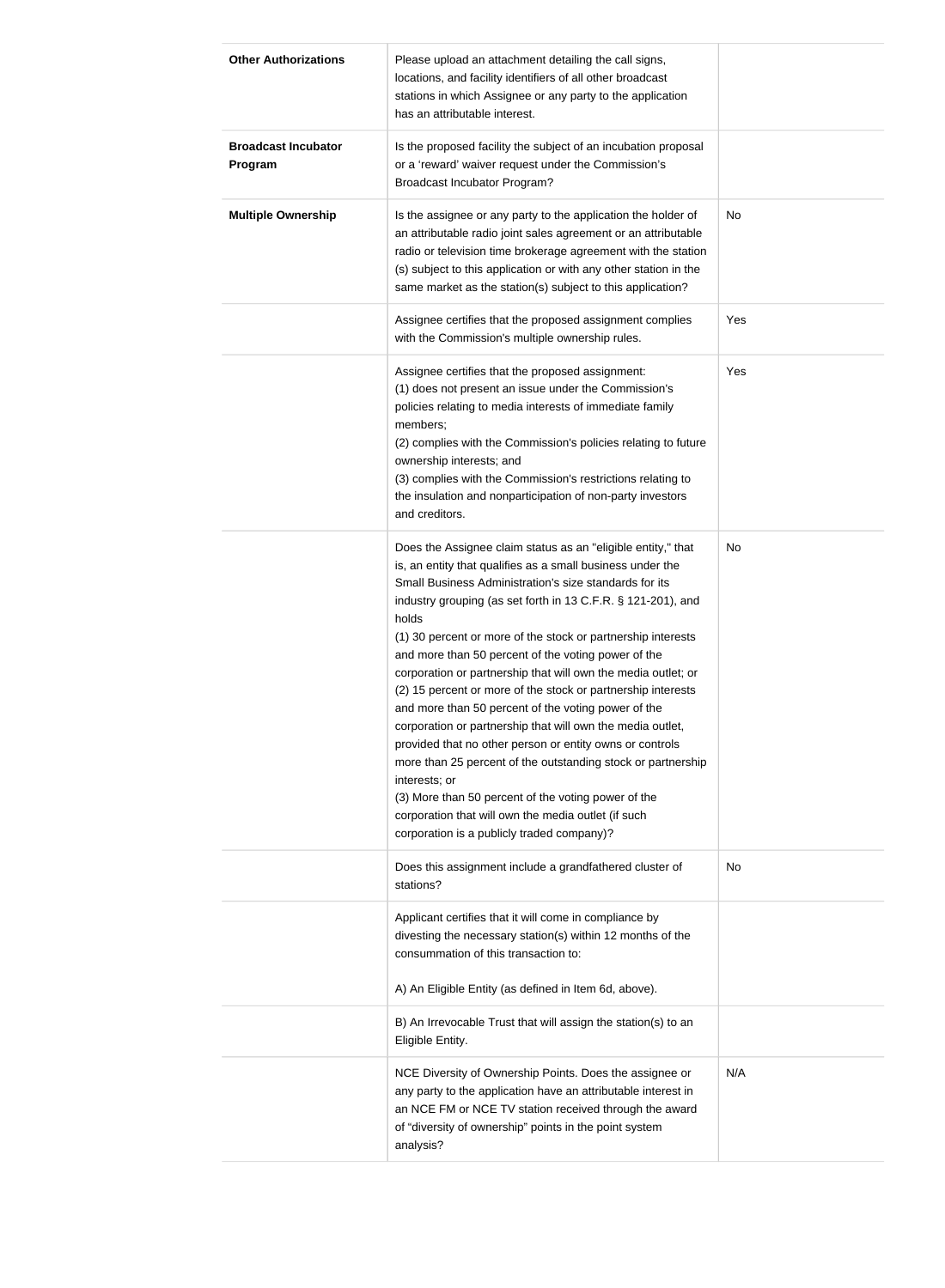|                                                     | If 'Yes,' the assignee certifies that (1) its attributable NCE<br>FM or NCE TV station has been on the air for at least four<br>years; and/or (2) none of the proposed assigned stations<br>overlap the principal community contour of the NCE FM or<br>NCE TV station received through the award of diversity<br>points in the point system analysis (see 47 CFR Section<br>73.7005(c)).                                                                                        |     |
|-----------------------------------------------------|----------------------------------------------------------------------------------------------------------------------------------------------------------------------------------------------------------------------------------------------------------------------------------------------------------------------------------------------------------------------------------------------------------------------------------------------------------------------------------|-----|
| <b>Acquisition of Control</b>                       | Please upload an attachment listing the file number and date<br>of grant of FCC Form 301, 314, or 315 application by which<br>the Commission approved the qualifications of the individual<br>or entity with a pre-existing interest in the licensee/permittee<br>that is now acquiring control of the licensee/permittee as a<br>result of the grant of this application.                                                                                                       |     |
| <b>Character Issues</b>                             | Assignee certifies that neither assignee nor any party to the<br>application has or has had any interest in, or connection with:<br>(a) any broadcast application in any proceeding where<br>character issues were left unresolved or were resolved<br>adversely against the applicant or any party to the<br>application; or<br>(b) any pending broadcast application in which character<br>issues have been raised.                                                            | Yes |
| <b>Adverse Findings</b>                             | Assignee certifies that, with respect to the assignee and<br>each party to the application, no adverse finding has been<br>made, nor has an adverse final action been taken by any<br>court or administrative body in a civil or criminal proceeding<br>brought under the provisions of any law related to any of the<br>following: any felony; mass media-related antitrust or unfair<br>competition; fraudulent statements to another governmental<br>unit; or discrimination. | Yes |
| <b>Financial Qualifications</b>                     | Assignee certifies that sufficient net liquid assets are on<br>hand or are available from committed sources to<br>consummate the transaction and operate the station(s) for<br>three months.                                                                                                                                                                                                                                                                                     | Yes |
| <b>Program Service</b><br><b>Certification</b>      | Assignee certifies that it is cognizant of and will comply with<br>its obligations as a Commission licensee to present a<br>program service responsive to the issues of public concern<br>facing the station's community of license and service area.                                                                                                                                                                                                                            | Yes |
| <b>Auction Authorization</b>                        | Assignee certifies that where less than five years have<br>passed since the issuance of the construction permit and the<br>permit had been acquired in an auction through the use of a<br>bidding credit or other special measure, it would qualify for<br>such credit or other special measure.                                                                                                                                                                                 | N/A |
| <b>Equal Employment</b><br><b>Opportunity (EEO)</b> | If the applicant proposes to employ five or more full-time<br>employees, applicant certifies that it is filing simultaneously<br>with this application a Model EEO Program Report on FCC<br>Form 396-A.                                                                                                                                                                                                                                                                          | N/A |

| <b>Assignee Alien</b> | Question                                                                                                                                              | Response |
|-----------------------|-------------------------------------------------------------------------------------------------------------------------------------------------------|----------|
| Ownership             | 1) Is the applicant a foreign government or the representative of any foreign government as specified in Section<br>310(a) of the Communications Act? |          |
|                       | 2) Is the applicant an alien or the representative of an alien? (Section $310(b)(1)$ )                                                                |          |
|                       | 3) Is the applicant a corporation, or non-corporate entity, that is organized under the laws of any foreign<br>government? (Section $310(b)(2)$ )     |          |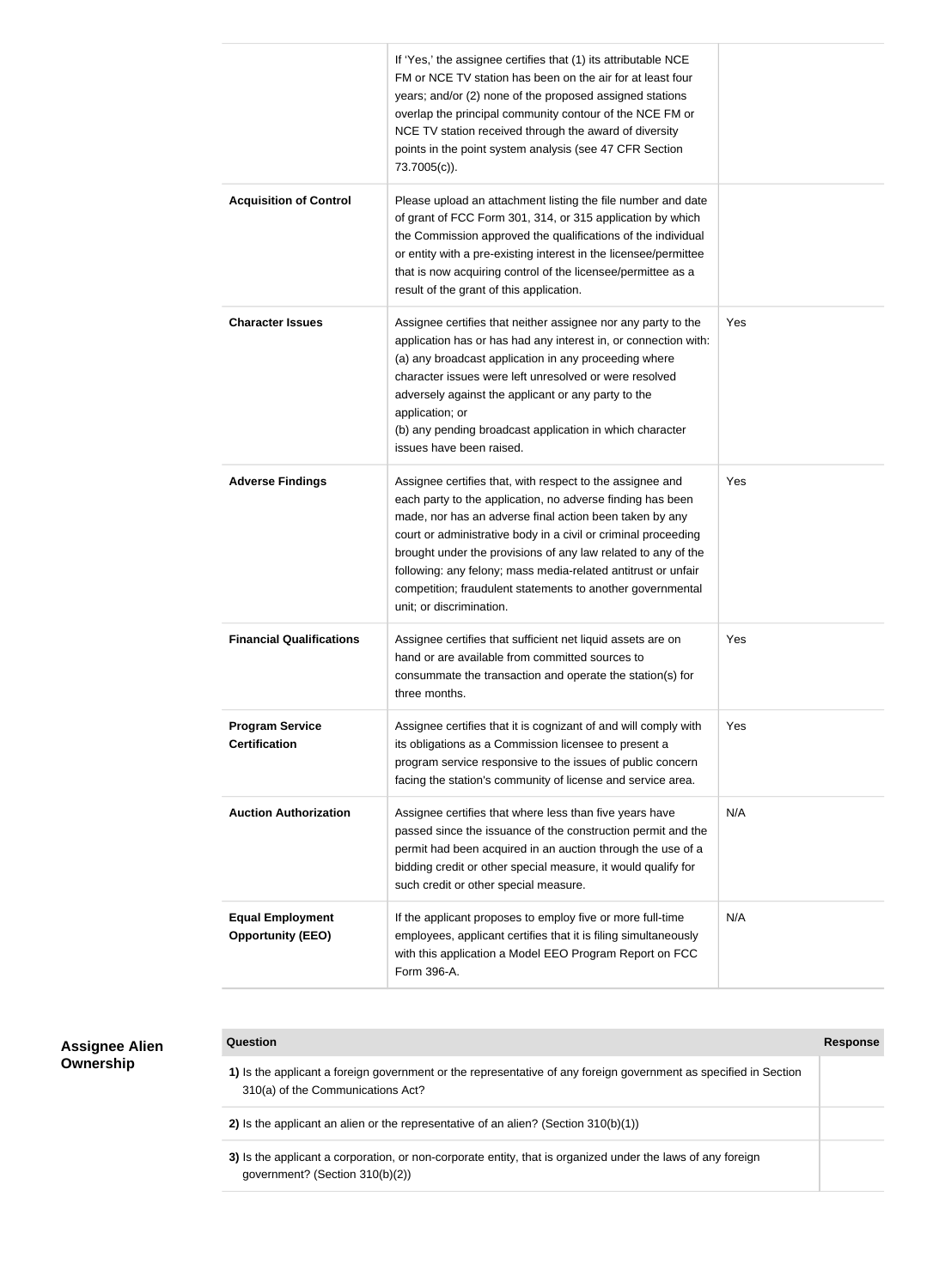- **4)** Is the applicant an entity of which more than one-fifth of the capital stock, or other equity or voting interest, is owned of record or voted by aliens or their representatives or by a foreign government or representative thereof or by any entity organized under the laws of a foreign country? (Section 310(b)(3))
- **5)** Is the applicant directly or indirectly controlled by any other entity of which more than one-fourth of the capital stock, or other equity or voting interest, is owned of record or voted by aliens, their representatives, or by a foreign government or representative thereof, or by any entity organized under the laws of a foreign country? (Section 310(b)(4))
- **6)** Has the applicant received a declaratory ruling(s) under Section 310(b)(4) of the Communications Act?
- **6a)** Enter the citation of the applicable declaratory ruling by DA/FCC number, FCC Record citation, release date, or any other identifying information.
- **7)** Has there been any change in the applicant's foreign ownership since issuance of the declaratory ruling(s) cited in response to Question 6?
- **8)** Does the applicant certify that it is in compliance with the terms and conditions of the foreign ownership declaratory ruling(s) cited in response to Question 6?
- **9)** In connection with this application, is the applicant filing a foreign ownership Petition for Declaratory Ruling pursuant to Section 310(b)(4) of the Communications Act?

|    | <b>Section</b>                                    | Question                                                                                                                                                                                                                                                                                                                                                                                                                                                                                                                                                                                                                                                                                                                                                                                                                                                   | <b>Response</b> |
|----|---------------------------------------------------|------------------------------------------------------------------------------------------------------------------------------------------------------------------------------------------------------------------------------------------------------------------------------------------------------------------------------------------------------------------------------------------------------------------------------------------------------------------------------------------------------------------------------------------------------------------------------------------------------------------------------------------------------------------------------------------------------------------------------------------------------------------------------------------------------------------------------------------------------------|-----------------|
| on | <b>General Certification</b><br><b>Statements</b> | Assignee certifies that it has answered each question in this<br>application based on its review of the application instructions<br>and worksheets. Assignee further certifies that where it has<br>made an affirmative certification below, this certification<br>constitutes its representation that the application satisfies<br>each of the pertinentstandards and criteria set forth in the<br>application instructions and worksheets.                                                                                                                                                                                                                                                                                                                                                                                                               |                 |
|    |                                                   | The Assignee certifies that neither the Assignee nor any<br>other party to the application is subject to a denial of Federal<br>benefits pursuant to §5301 of the Anti-Drug Abuse Act of<br>1988, 21 U.S.C. § 862, because of a conviction for<br>possession or distribution of a controlled substance. This<br>certification does not apply to applications filed in services<br>exempted under §1.2002(c) of the rules, 47 CFR. See §1.<br>2002(b) of the rules, 47 CFR $\S$ 1.2002(b), for the definition of<br>"party to the application" as used in this certification § 1.2002<br>(c). The Assignee certifies that all statements made in this<br>application and in the exhibits, attachments, or documents<br>incorporated by reference are material, are part of this<br>application, and are true, complete, correct, and made in<br>good faith. |                 |
|    | <b>Authorized Party to Sign</b>                   | <b>FAILURE TO SIGN THIS APPLICATION MAY RESULT IN</b><br>DISMISSAL OF THE APPLICATION AND FORFEITURE<br>OF ANY FEES PAID<br>Upon grant of this application, the Authorization Holder may<br>be subject to certain construction or coverage requirements.<br>Failure to meet the construction or coverage requirements<br>will result in automatic cancellation of the Authorization.<br>Consult appropriate FCC regulations to determine the<br>construction or coverage requirements that apply to the type<br>of Authorization requested in this application.<br>WILLFUL FALSE STATEMENTS MADE ON THIS FORM<br>OR ANY ATTACHMENTS ARE PUNISHABLE BY FINE AND<br>/OR IMPRISONMENT (U.S. Code, Title 18, §1001) AND/OR<br>REVOCATION OF ANY STATION AUTHORIZATION (U.S.<br>Code, Title 47, §312(a)(1)), AND/OR FORFEITURE (U.S.<br>Code, Title 47, §503).  |                 |

#### **Assignee Certification**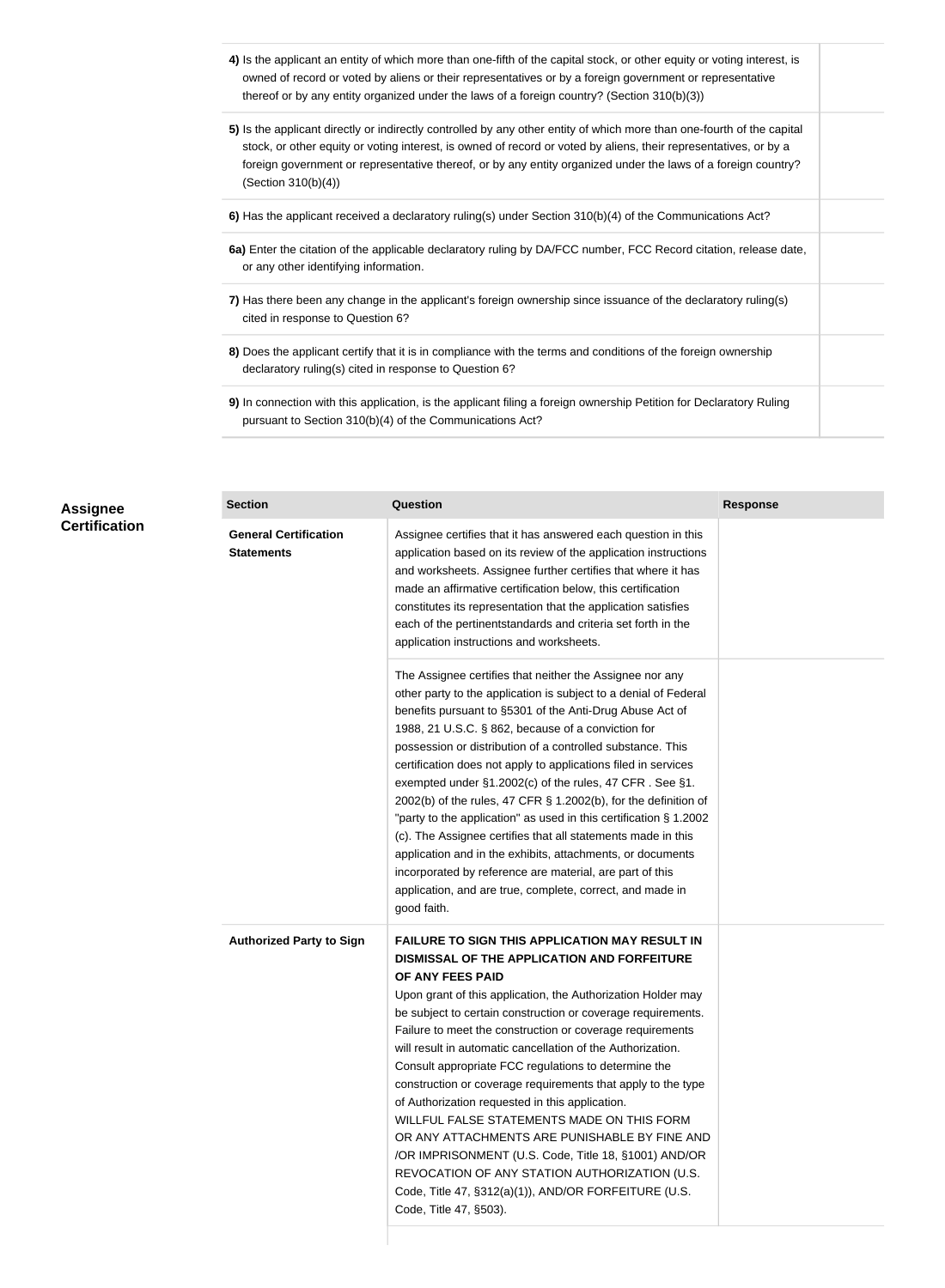I certify that this application includes all required and relevant attachments.

I declare, under penalty of perjury, that I am an authorized representative of the above-named applicant for the Authorization(s) specified above.

**SHANE A. CHANEY**  CHIEF FINANCIAL **OFFICER** 

10/06/2020

| Assignor             | <b>Section</b>                                    | <b>Question</b>                                                                                                                                                                                                                                                                                                                                                                                                                                                                                                                                                                                                                                                                                                                                                                                                                                           | <b>Response</b>                                   |
|----------------------|---------------------------------------------------|-----------------------------------------------------------------------------------------------------------------------------------------------------------------------------------------------------------------------------------------------------------------------------------------------------------------------------------------------------------------------------------------------------------------------------------------------------------------------------------------------------------------------------------------------------------------------------------------------------------------------------------------------------------------------------------------------------------------------------------------------------------------------------------------------------------------------------------------------------------|---------------------------------------------------|
| <b>Certification</b> | <b>General Certification</b><br><b>Statements</b> | Assignor certifies that it has answered each question in this<br>application based on its review of the application instructions<br>and worksheets. Assignor further certifies that where it has<br>made an affirmative certification below, this certification<br>constitutes its representation that the application satisfies<br>each of the pertinentstandards and criteria set forth in the<br>application instructions and worksheets.                                                                                                                                                                                                                                                                                                                                                                                                              |                                                   |
|                      |                                                   | The Assignor certifies that neither the Assignor nor any<br>other party to the application is subject to a denial of Federal<br>benefits pursuant to §5301 of the Anti-Drug Abuse Act of<br>1988, 21 U.S.C. § 862, because of a conviction for<br>possession or distribution of a controlled substance. This<br>certification does not apply to applications filed in services<br>exempted under §1.2002(c) of the rules, 47 CFR. See §1.<br>2002(b) of the rules, 47 CFR § 1.2002(b), for the definition of<br>"party to the application" as used in this certification § 1.2002<br>(c). The Assignor certifies that all statements made in this<br>application and in the exhibits, attachments, or documents<br>incorporated by reference are material, are part of this<br>application, and are true, complete, correct, and made in<br>good faith.   |                                                   |
|                      | <b>Authorized Party to Sign</b>                   | <b>FAILURE TO SIGN THIS APPLICATION MAY RESULT IN</b><br>DISMISSAL OF THE APPLICATION AND FORFEITURE<br>OF ANY FEES PAID<br>Upon grant of this application, the Authorization Holder may<br>be subject to certain construction or coverage requirements.<br>Failure to meet the construction or coverage requirements<br>will result in automatic cancellation of the Authorization.<br>Consult appropriate FCC regulations to determine the<br>construction or coverage requirements that apply to the type<br>of Authorization requested in this application.<br>WILLFUL FALSE STATEMENTS MADE ON THIS FORM<br>OR ANY ATTACHMENTS ARE PUNISHABLE BY FINE AND<br>/OR IMPRISONMENT (U.S. Code, Title 18, §1001) AND/OR<br>REVOCATION OF ANY STATION AUTHORIZATION (U.S.<br>Code, Title 47, §312(a)(1)), AND/OR FORFEITURE (U.S.<br>Code, Title 47, §503). |                                                   |
|                      |                                                   | I certify that this application includes all required and<br>relevant attachments.                                                                                                                                                                                                                                                                                                                                                                                                                                                                                                                                                                                                                                                                                                                                                                        |                                                   |
|                      |                                                   | I declare, under penalty of perjury, that I am an authorized<br>representative of the above-named applicant for the<br>Authorization(s) specified above.                                                                                                                                                                                                                                                                                                                                                                                                                                                                                                                                                                                                                                                                                                  | <b>JEFF HAZELRIGG</b><br><b>CFO</b><br>10/06/2020 |

| <b>Attachments</b> |                  | <b>Uploaded</b> | <b>Attachment</b> |                    |               |
|--------------------|------------------|-----------------|-------------------|--------------------|---------------|
|                    | <b>File Name</b> | Bv              | <b>Type</b>       | <b>Description</b> | Upload Status |